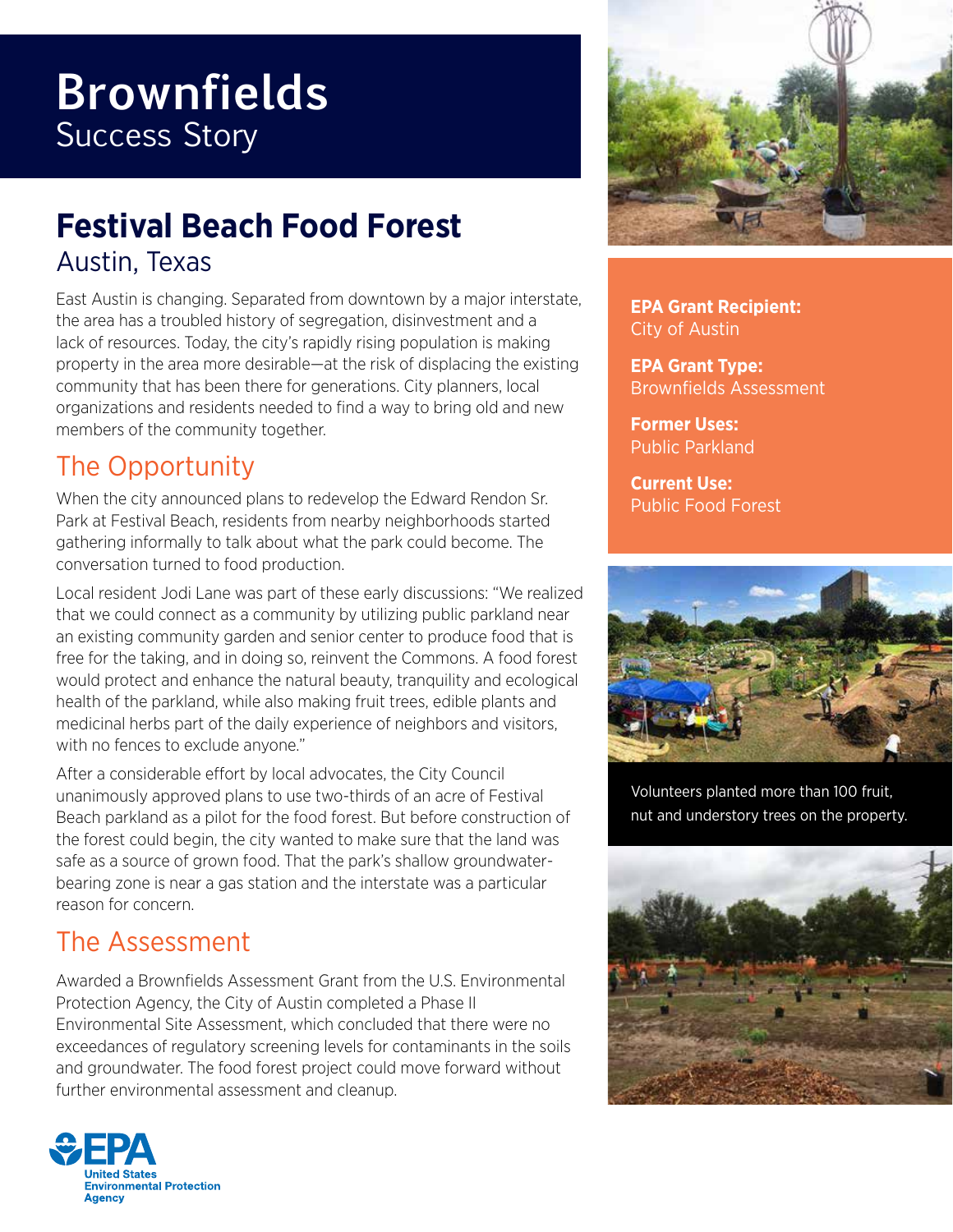

Planners dug swales to capture water and used the excess soil to create berms that they planted with cover crops and trees.



The food forest is now so mature that it blocks the view of the interstate and city beyond.



The food forest brings the community together to tend the land, learn how to harvest and eat straight from the ground.

#### The Redevelopment

A local nonprofit stepped forward to become the fiscal sponsor of the Festival Beach Food Forest and helped procure federal grant funding. Volunteers and partnering nonprofits secured additional donated materials and provided the labor for the excavation and planting of over 100 fruit and nut trees. The City of Austin Neighborhood Partnering Program provided funds to help construct accessible trails, signage and benches.

In designing the food forest, planners took lessons from permaculture, an approach to landscape designs and livelihoods based on indigenous wisdom, modern technologies and observation of the natural ecosystem. Lane says, "We dug swales to capture the precious water we get in our dry Texas climate, and then used the excess soil to create a mound or 'berm.' We then planted cover crops and fruit and nut trees in the berms. It's an edible landscape, resembling the riparian zone of a riverbed that helps sequester water to feed the plants and regenerate the soil at the same time."

### The Challenges

When the city began outreach efforts to plan for the redevelopment of East Austin, it aggravated many long-standing local residents, whose efforts to get city support for parkland improvements years earlier were unsuccessful.

Activists from a local community-based organization were the first to envision the Festival Beach Food Forest. Grounded in their neighborhoods' heritage and inspired by the possibility of renewing relationships with the land and with each other, they gathered neighbors and allies in support of edible landscaping, accessible to one and all. Early on, members recognized that long-term accessibility was threatened by patterns of gentrification arising in East Austin. By locating the forest at the base of an independent living facility for seniors and people with disabilities, the coalition saw the opportunity to focus its impact in one of the only places in East Austin where the City of Austin has a long-term commitment to providing affordable housing.

Lane says, "It took us a good three years gaining the trust of the diverse neighbors and local organizations. Hosting respectful and inclusive community engagement events in community centers and backyard potlucks and earning the eventual endorsement of the neighbors and local leaders were crucial for the project."

The novelty of the food forest concept in Austin presented another challenge. There was some pushback because the city did not know how to classify the forest. The team had to insist on its vision for the forest, its trees and plants, and its lack of fencing. Having some flexibility in the code or policy fosters innovation.